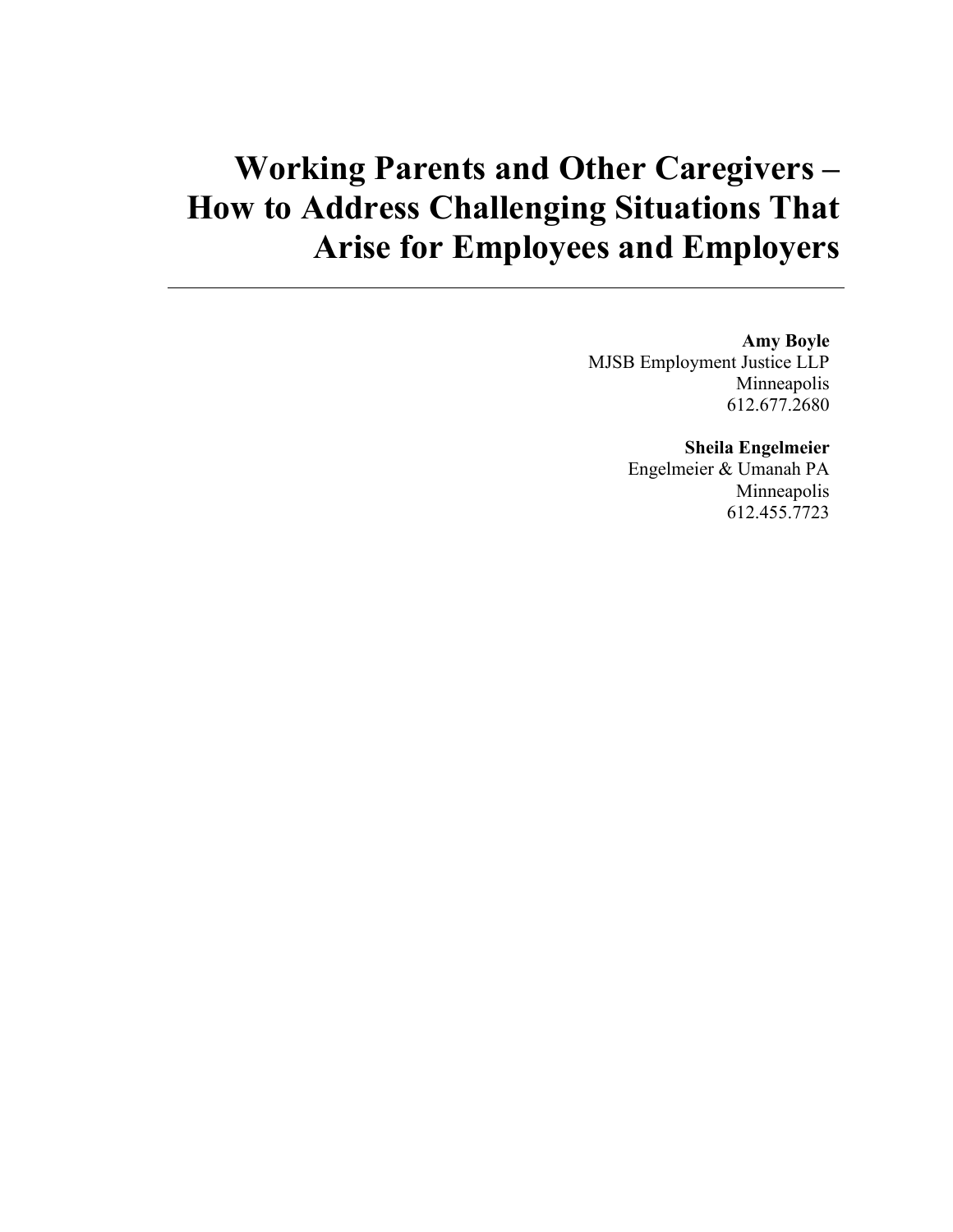## **Working Parents and Other Caregivers – How to Address Challenging Situations That Arise for Employees and Employers**

Amy Boyle, Sheila Engelmeier

# **Table of Contents**

| I. SCENARIO ONE: New Parent / Caregiver Taking "Excessive" Sick Days to Care   |
|--------------------------------------------------------------------------------|
| II. SCENARIO TWO: Father Taking Parental Leave Believes Promotion Chances Will |
| <b>III.SCENARIO THREE: New Mom Discouraged From Considering Promotion 12</b>   |
| <b>IV. SCENARIO FOUR: Nursing Mother Seeking Pumping Accommodations14</b>      |
| V. SCENARIO FIVE: Employee with High Risk, Unvaccinated Child Seeking Work     |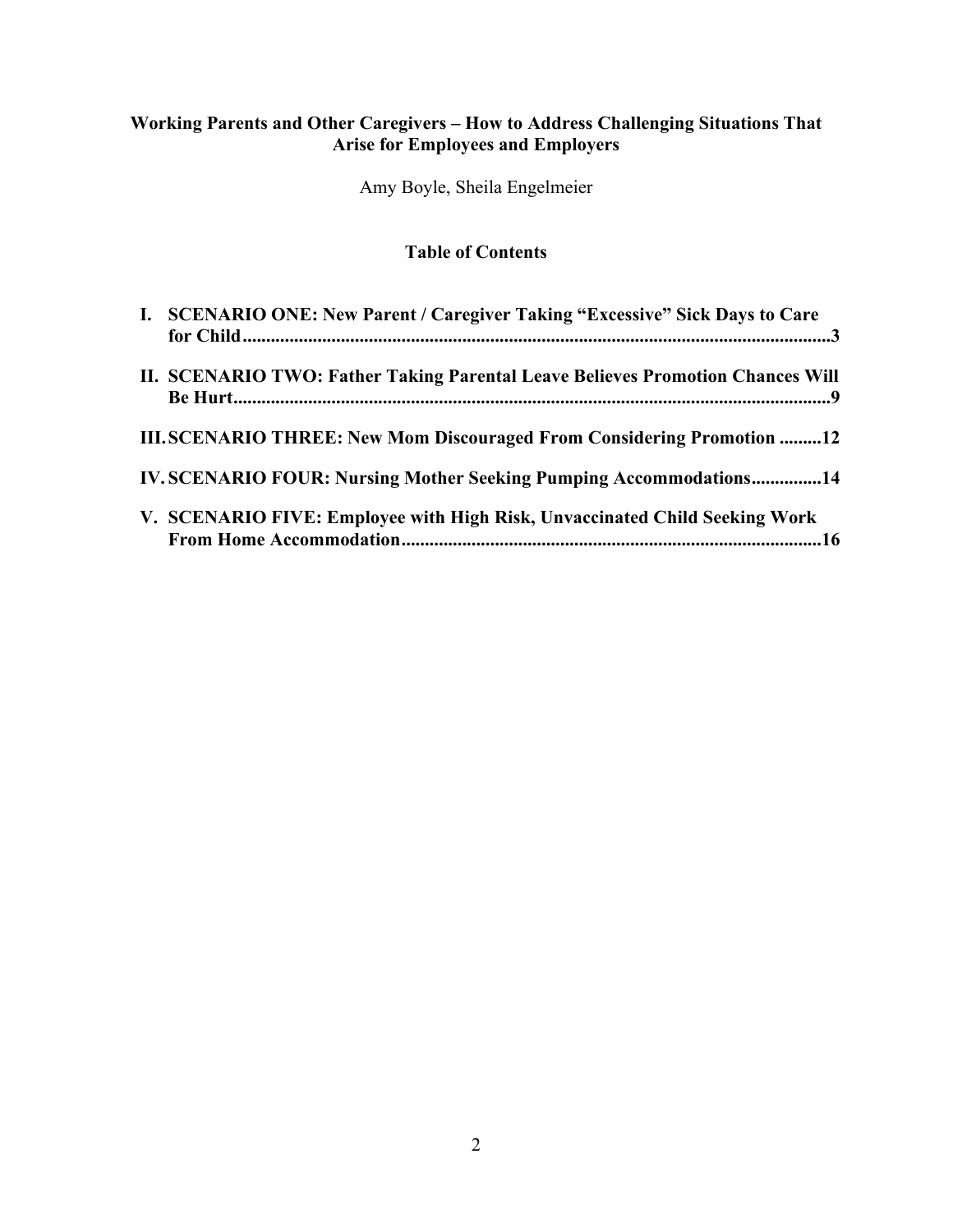#### **Working Parents and Other Caregivers – How to Address Challenging Situations That Arise for Employees and Employers**

#### Amy Boyle, Sheila Engelmeier

Working parents and other caregivers often deal with competing obligations for their time and energy. Other stressors associated with parenting and caregiving can bleed into work. Employers want to strike a balance between being a welcoming and accommodating work environment, and getting their business done. The Global Pandemic has changed how many companies are doing business, how many parents and caregivers are evaluating priorities and their schedules, and how people treat being sick.

As an employee, what rights do you have to take time off to care for your children or family? Can your employer count time off against your performance? What rights do you have as a nursing mother? As an employer, what do you do when an employee is not completing their work because they're taking time off to care for their children or family or for other legally protected reasons? How do you evaluate an employee's performance who has taken leave or otherwise utilized protected time off? What accommodations do you need to provide for nursing mothers and other employees with caregiving responsibilities?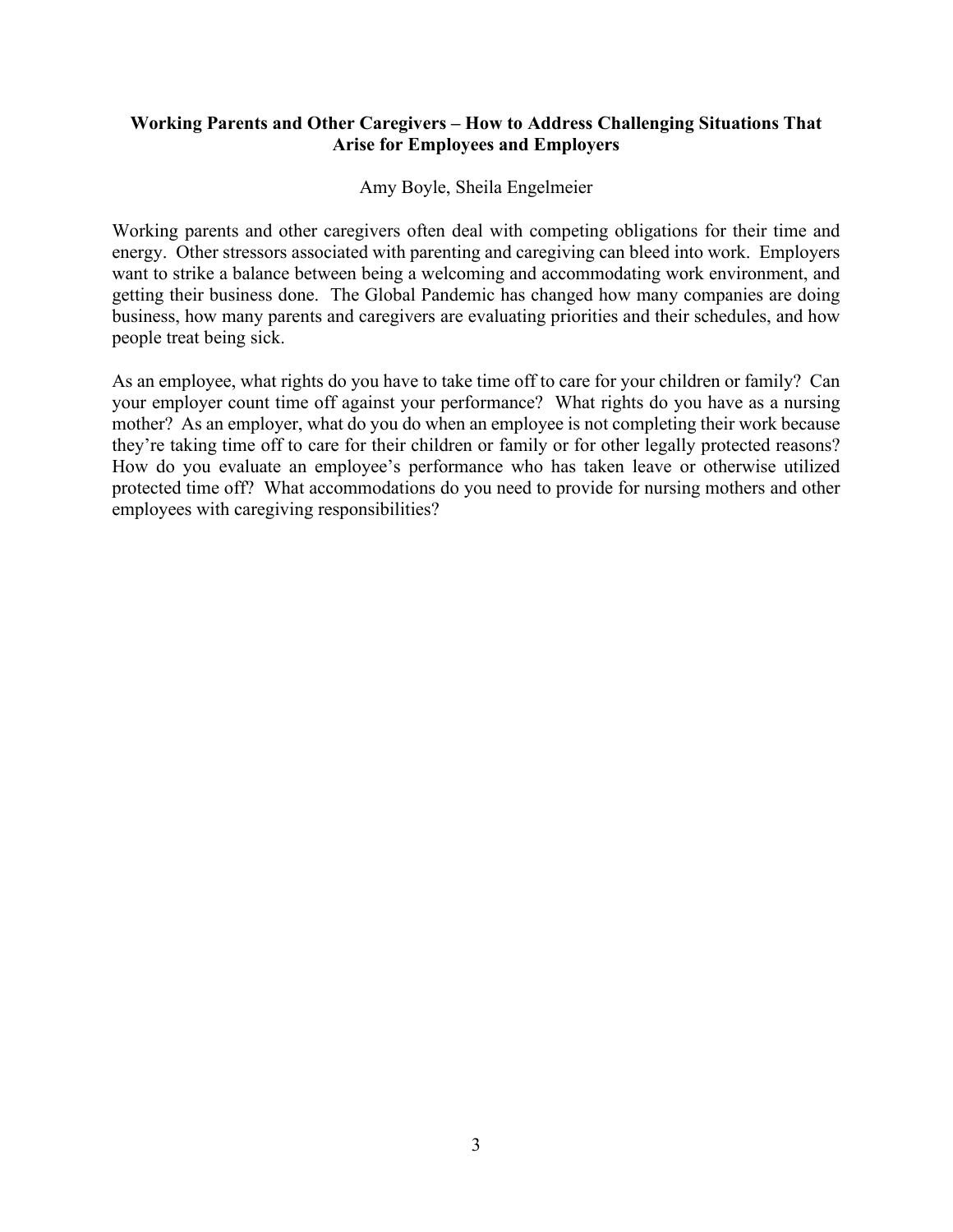**Scenario One:** A new parent/caregiver takes what the employer considers to be "excessive" sick days to care for child who is in daycare, despite flexible PTO policy. What rights does an employee have? What can an employer lawfully do?

#### **Employer's Checklist:**

- $\Box$  What is the PTO Policy?
- $\Box$  Has employee exceeded PTO?
- $\Box$  Are absences impacting performance?

#### **Applicable Laws:**

1. [Minnesota Sick and Safe Leave](https://www.revisor.mn.gov/statutes/cite/181.9413)<sup>[1](#page-3-0)</sup>

Minn. Stat. § 181.9413 provides (in relevant part):

An employee may use personal sick leave benefits provided by the employer for absences due to an illness of or injury to the employee's child . . . for reasonable periods of time as the employee's attendance may be necessary, on the same terms upon which the employee is able to use sick leave benefits for the employee's own illness or injury.

\* \* \*

(d) For purposes of this section, "personal sick leave benefits" means time accrued and available to an employee to be used as a result of absence from work due to personal illness or injury, but does not include short-term or long-term disability or other salary continuation benefits.

(e) For the purpose of this section, "child" includes a stepchild and a biological, adopted, and foster child.

\* \* \*

(h) An employer shall not retaliate against an employee for requesting or obtaining a leave of absence under this section.

<span id="page-3-0"></span> $<sup>1</sup>$  Minnesota sick and safe leave applies to employees who have worked for the employer at least</sup> 12 months; employees who worked at least half-time during the past 12 months; employers that have 21 or more employees at one site; and employers who offer personal sick leave benefits for absence from work due to an employee's illness or injury.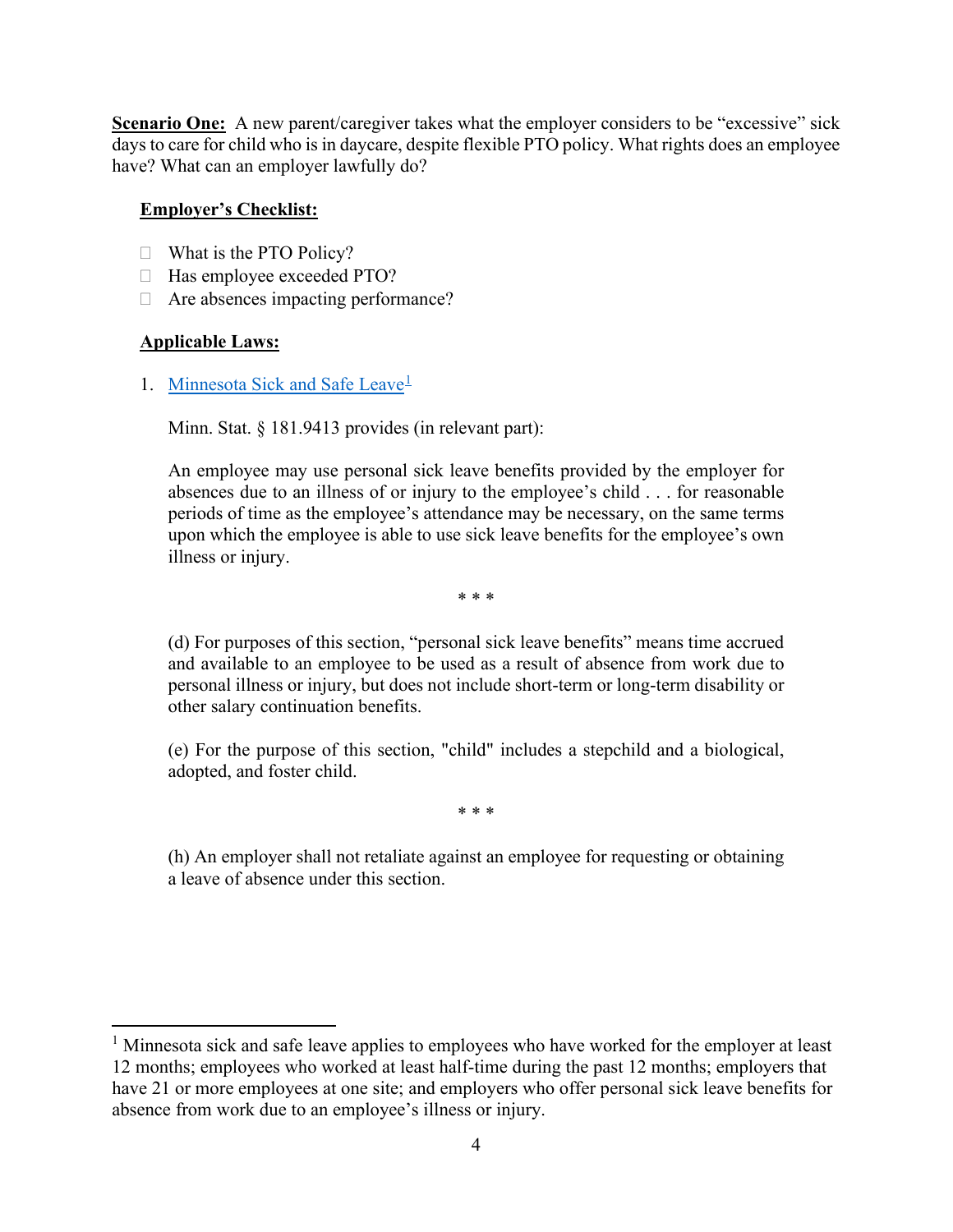## 2. [Family and Medical Leave Act \("FMLA"\)](https://www.dol.gov/agencies/whd/fmla)

The FMLA applies to employers with at least 50 employees. Employees are eligible for FMLA if they have worked for the employer at least 12 months and have worked 1,250 hours in the 12 months before taking leave.

The FMLA gives eligible employees the right to take up to 12 weeks of unpaid leave per year to care for a seriously ill family member (including child) or bond with a new child.

## 3. [Pregnancy and Parenting Leave](https://www.revisor.mn.gov/statutes/cite/181.941)<sup>[2](#page-4-0)</sup>

Smaller employers in Minnesota with at least 21 employees must also provide unpaid leave as provided in the Parenting Leave and Accommodations statute. An employee entitled to leave, under this statute, is anyone performing services for hire for an employer for at least 12 months prior to the leave request, and is working at least half-time<sup>[3](#page-4-1)</sup> for the 12-month period immediately preceding the leave.<sup>[4](#page-4-2)</sup> See Minn. Stat. § 181.940, subd. 2. Minn. Stat. § 181.941 (a) provides (in relevant part): "An employer must grant an unpaid leave of absence to an employee who is: (1) a biological or adoptive parent in conjunction with the birth or adoption of a child; or (2) a female employee for prenatal care, or incapacity due to pregnancy, childbirth, or related health conditions." Subdivision 3 contains a no employer retribution provision: "An employer shall not retaliate against an employee for requesting or obtaining a leave of absence as provided by this section."

## 4. [Minneapolis,](http://sicktimeinfo.minneapolismn.gov/) [Saint](https://www.stpaul.gov/departments/human-rights-equal-economic-opportunity/labor-standards-enforcement-and-education-1) Paul, [Duluth](https://duluthmn.gov/city-clerk/earned-sick-safe-time/about-earned-sick-safe-time/) Ordinances

## Minneapolis Sick and Safe Leave<sup> $5$ </sup>

Employers with six or more employees must provide paid sick and safe time. Employers with five or fewer employees must provide sick and safe time, but they may choose to provide it unpaid.

- Treatment, recuperation, or preventative care for a medical or mental health condition, illness, or injury of the employee (or a covered family member)
- To seek law enforcement, counseling, or other services for domestic abuse, sexual assault, or stalking suffered by the employee or covered family member
- Care for family member during emergency closure of school or place of care, including for inclement weather

http://sicktimeinfo.minneapolismn.gov/

<span id="page-4-0"></span><sup>&</sup>lt;sup>2</sup> Minnesota's pregnancy and parenting leave law does not address whether parents may take their leave intermittently. However, the law does state that employees may return to work part time during the leave period without forfeiting their right to return to their former position when their leave is over.

<span id="page-4-1"></span> $3$  Note: half-time = one half of how employer's policies' define full-time.

<span id="page-4-2"></span><sup>4</sup> Minnesota Parenting Leave does not apply to independent contractors.

<span id="page-4-3"></span><sup>5</sup> Minneapolis Sick and Safe Time is available for: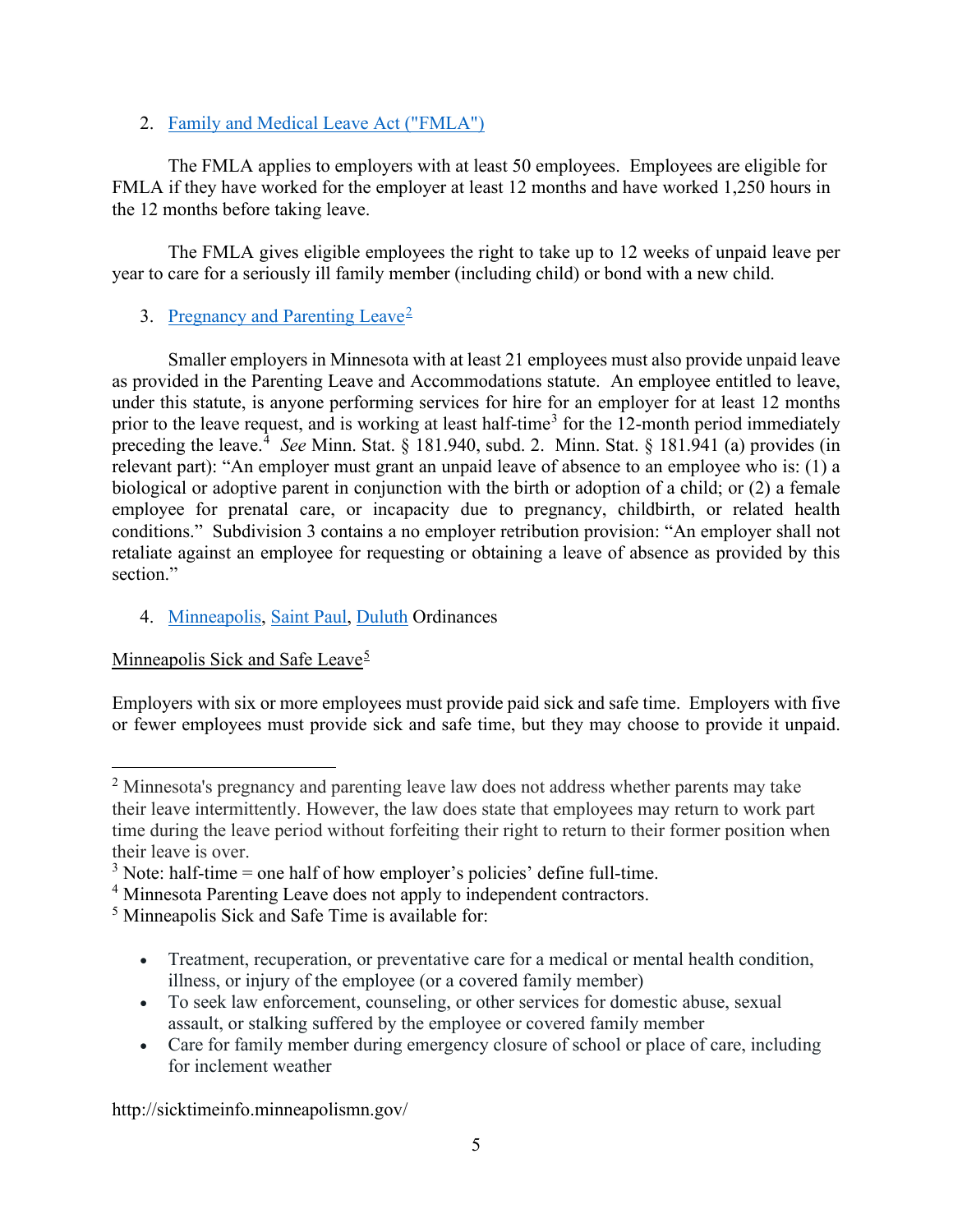Until July 1, 2022, new employers (in their first year of operations) may provide sick and safe time as unpaid.

Sick and safe time accrues, at a rate of one hour every thirty hours worked.<sup>[6](#page-5-0)</sup> An employer can cap an employee's accrual at 48 hours per year. An employer may also limit the total amount of unused sick and safe time in an employee's "bank" to 80 hours during subsequent years.

An employer's PTO policy can satisfy the Sick and Safe Leave Ordinance requirements.

## Saint Paul Sick and Safe Time Ordinance<sup>[7](#page-5-1)</sup>

All Saint Paul employers with employees working in Saint Paul must provide Earned Sick and Safe Time (ESST) to their employees. ESST can be used for an employee's absence from work due to their own or a family member's illness, medical appointments, or critical safety issues, including domestic violence, sexual assault or stalking. All employees working in the City of Saint Paul, for employers located in the City of Saint Paul, are eligible for the benefit, including full time, part-time and temporary workers.

- 1. For an employee's, or an employee's family member's, mental or physical illness, injury, or health condition, or when an employee or his or her family member needs to obtain medical diagnosis, care, treatment, or preventive care;
- 2. For an absence due to domestic abuse, sexual assault, or stalking of the employee or the employee's family member, provided the absence is to seek medical attention, obtain services from a victim services organization, obtain psychological or other counseling, seek relocation, or seek legal advice or take legal action;
- 3. When an employee's place of business is closed by order of a public official to limit exposure to an infectious agent, biological toxin or hazardous material or other public emergency;
- 4. To care for a family member whose school or place of care has been closed by order of a public official to limit exposure to an infectious agent, biological toxin or hazardous material or other public emergency; or
- 5. To care for a family member whose school or place of care has been closed due to inclement weather, loss of power, loss of heating, loss of water, or other unexpected closure.

https://www.stpaul.gov/departments/human-rights-equal-economic-opportunity/labor-standardsenforcement-and-education-1

<span id="page-5-0"></span><sup>6</sup> Employees may access Mpls. Sick and Safe time after the first 90 calendar days of employment.

<span id="page-5-1"></span><sup>7</sup> Similar to the Minneapolis Ordinance, employees may access Saint Paul Sick and Safe time starting on the 90<sup>th</sup> calendar day of employment. The Saint Paul Ordinance provides employees are entitled to use accrued sick and safe time for any of the following purposes: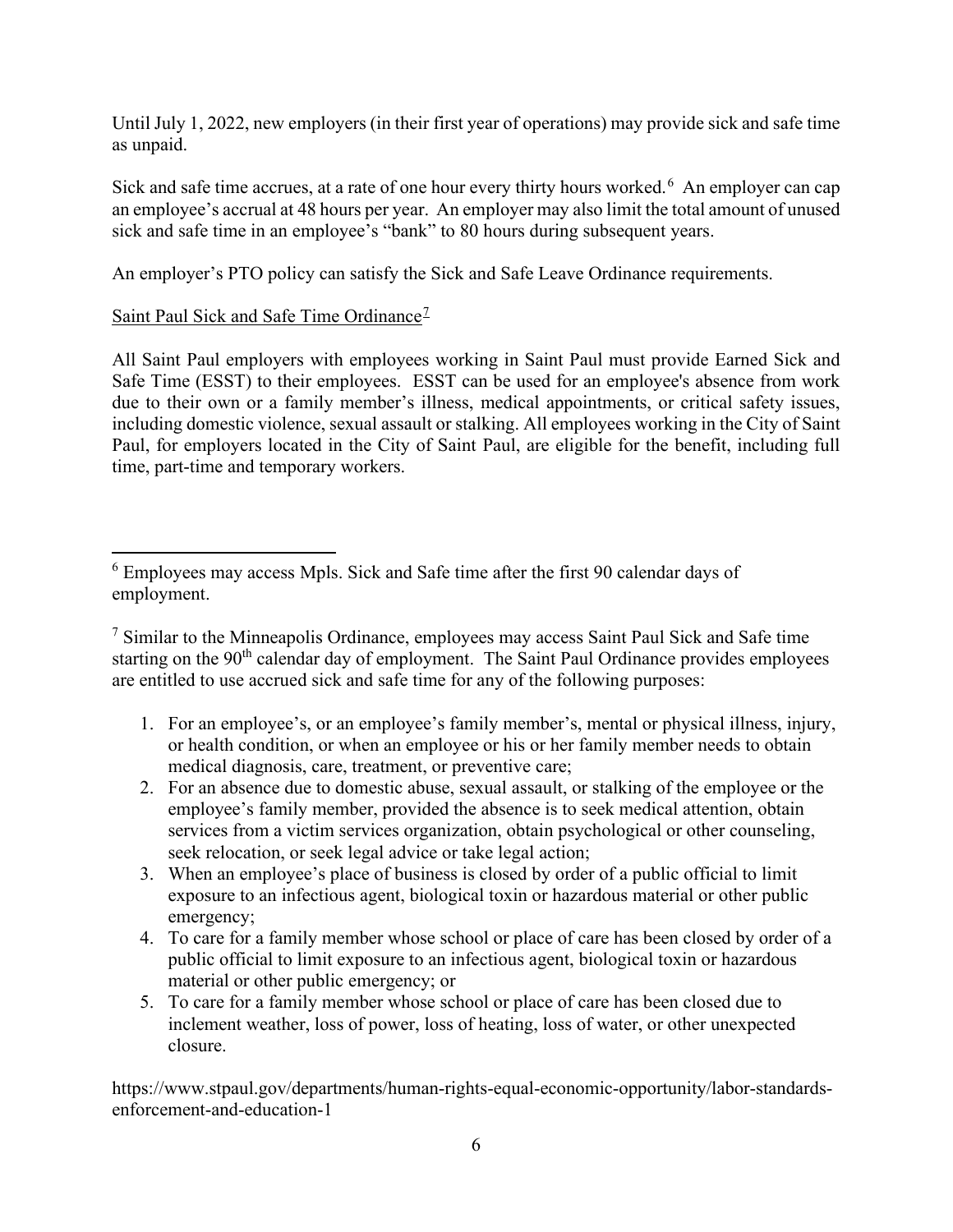The Saint Paul Ordinance provides broader coverage than the Minneapolis Ordinance, defining "family member" to mean the employee's child, step-child, adopted child, foster child, adult child, spouse, sibling, parent, step-parent, mother-in-law, father-in-law, grandchild, grandparent, registered domestic parent, and any individual related by blood or affinity whose close association with the employee is the equivalent to a family relationship.

## Duluth Sick and Safe Leave $\frac{8}{3}$  $\frac{8}{3}$  $\frac{8}{3}$

This ordinance requires that all employers of five or more employees provide certain leave benefits to employees who work in Duluth. The ordinance does not apply to government employers.

An employee would have to spend 50% of their working time in Duluth to be eligible. Employees would accrue one hour of sick and safe time for every fifty hours of work. This accrual would start the first day of employment. An employee would be allowed to accrue up to 64 hours per year and could carry over 40 hours to the next year if unused. Any unused hours over 40 would be paid to the employee. Alternatively, an employer could front load the employee with 40 hours of sick and safe time at the inception of employment and in every subsequent year and avoid the accrual calculations. Under either scenario, sick and safe time would not be available to be used until the employee completed 90 days of employment.

Sick time would be available for loss of time from work for the employee's own medical issue or to care for a family member.

- These leaves can run concurrently, if the employer reserves the right to do so in its policies
	- o FMLA can run concurrently with Mpls. sick and safe time and Minnesota Parenting Leave – if the leaves are for the same reason
	- o Employers should give employees notice they are running concurrently
- Employers (and employees) should track the time
- What is "excessive" time off should be clearly defined in written policies communicated to employees. Any protected time cannot count towards any absence consideration
- MUST consider consistency. What about other employees who have been away from work due to a heart attack or cancer?
- Employers may require reasonable documentation for time off of 3 consecutive days or greater under the Mpls. and Saint Paul ordinances (likely under other laws as well).

<span id="page-6-0"></span><sup>&</sup>lt;sup>8</sup> Safe time, under the Duluth ordinance, refers to paid time off that employees may use due to absences resulting from sexual assault, domestic abuse, or stalking. Employees may use safe time for their own care or for the care of a family member. An employer may limit an employee's use of ESST to 90 days after the start of employment. There is no leave for emergency school closure. https://duluthmn.gov/city-clerk/earned-sick-safe-time/frequentlyasked-questions/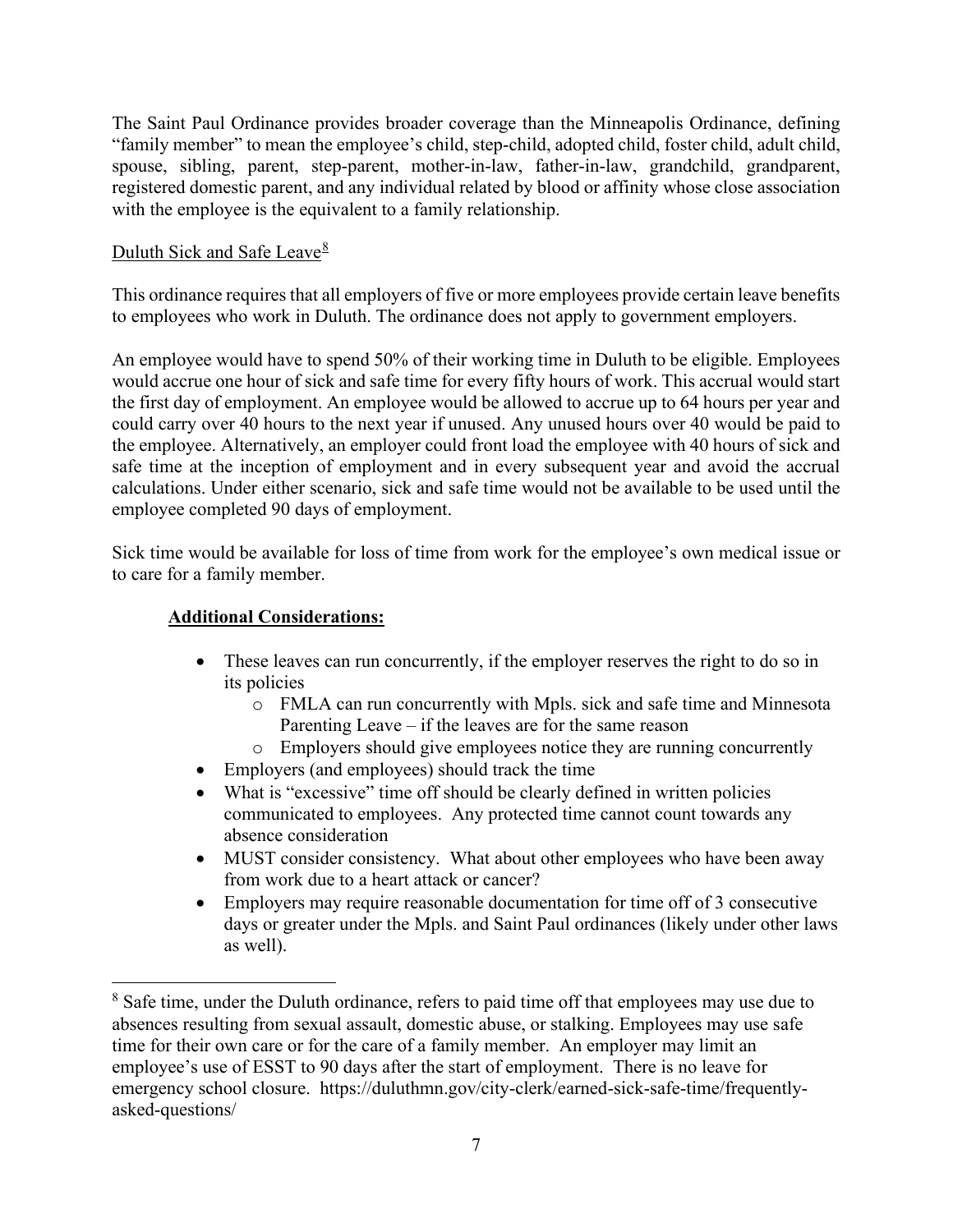- Violations of the Mpls. and Saint Paul ordinances can result in an award of damages; 1 year statute of limitations
- Additional information on Minnesota's sick and safe leave law can be found on the Minnesota Department of Labor and Industry website: Sick and safe leave | [Minnesota Department of Labor and Industry \(mn.gov\)](https://www.dli.mn.gov/sick-leave)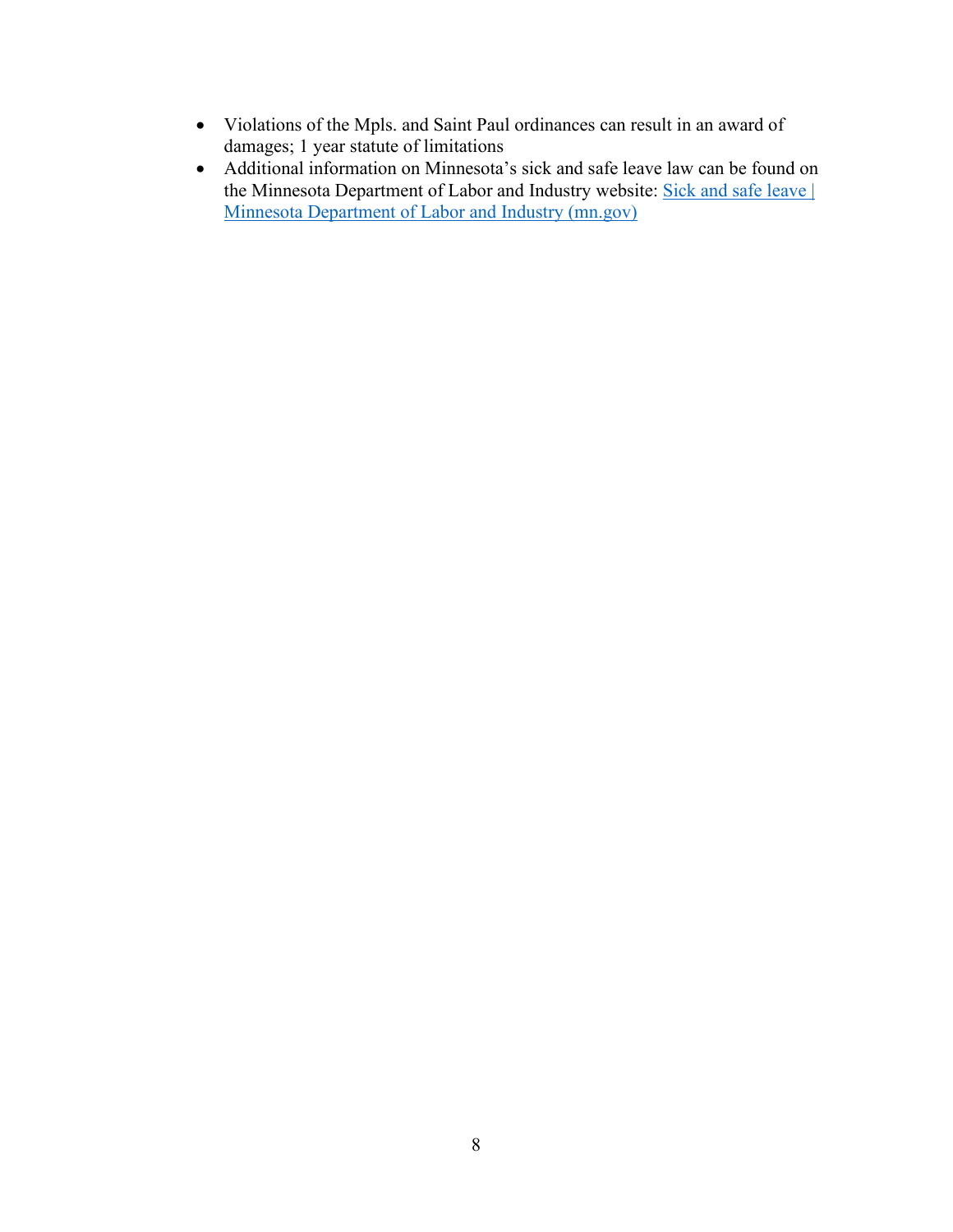**Scenario Two:** A father plans to take advantage of gender-neutral parental leave policy. He reports that a colleague or supervisor has ridiculed his decision and shared that it will hurt his promotion chances. What should the employee do? What should the employer do?

#### **Employer's Checklist:**

- $\Box$  Investigate report and address with colleague or supervisor.
- □ Employers Should Look to the EEOC Guidance on Best Practices for Employees with Caregiving Responsibilities. https://www.eeoc.gov/laws/guidance/employer-best-practices-workers-caregiving-responsibilities<sup>[9](#page-8-0)</sup>
- $\Box$  What no retaliation policies or laws are in play?

## **Applicable Laws:**

1. [Family and Medical Leave Act \("FMLA"\)](https://www.dol.gov/agencies/whd/fmla)

The FMLA applies to employers with at least 50 employees. Employees are eligible for FMLA if they have worked for the employer at least 12 months and have worked 1,250 hours in the 12 months before taking leave.

The FMLA gives eligible employees the right to take up to 12 weeks of unpaid leave per year to care for a seriously ill family member (including child) or bond with a new child.

2. [Pregnancy and Parenting Leave](https://www.revisor.mn.gov/statutes/cite/181.941)

Smaller employers in Minnesota with at least 21 employees must also provide unpaid leave as provided in the Parenting Leave and Accommodations statute. Minn. Stat. § 181.941 (a) provides (in relevant part): "An employer must grant an unpaid leave of absence to an employee who is: (1) a biological or adoptive parent in conjunction with the birth or adoption of a child; or (2) a female employee for prenatal care, or incapacity due to pregnancy, childbirth, or related health conditions." Subdivision 3 contains a no employer retribution provision: "An employer shall not retaliate against an employee for requesting or obtaining a leave of absence as provided by this section."

<span id="page-8-0"></span><sup>9</sup> The EEOC, for 15 years, has been encouraging employers to be flexible with workers with caregiver responsibilities, advocating that mistreatment can amount to a violation of various federal laws. *See, e.g.*, [https://www.eeoc.gov/laws/guidance/enforcement-guidance-unlawful](https://www.eeoc.gov/laws/guidance/enforcement-guidance-unlawful-disparate-treatment-workers-caregiving-responsibilities)[disparate-treatment-workers-caregiving-responsibilities;](https://www.eeoc.gov/laws/guidance/enforcement-guidance-unlawful-disparate-treatment-workers-caregiving-responsibilities) [https://www.eeoc.gov/questions-and](https://www.eeoc.gov/questions-and-answers-about-eeocs-enforcement-guidance-unlawful-disparate-treatment-workers)[answers-about-eeocs-enforcement-guidance-unlawful-disparate-treatment-workers.](https://www.eeoc.gov/questions-and-answers-about-eeocs-enforcement-guidance-unlawful-disparate-treatment-workers) The COVID pandemic has generated renewed interest from the EEOC on this topic. https://www.eeoc.gov/laws/guidance/covid-19-pandemic-and-caregiver-discrimination-under-

federal-employment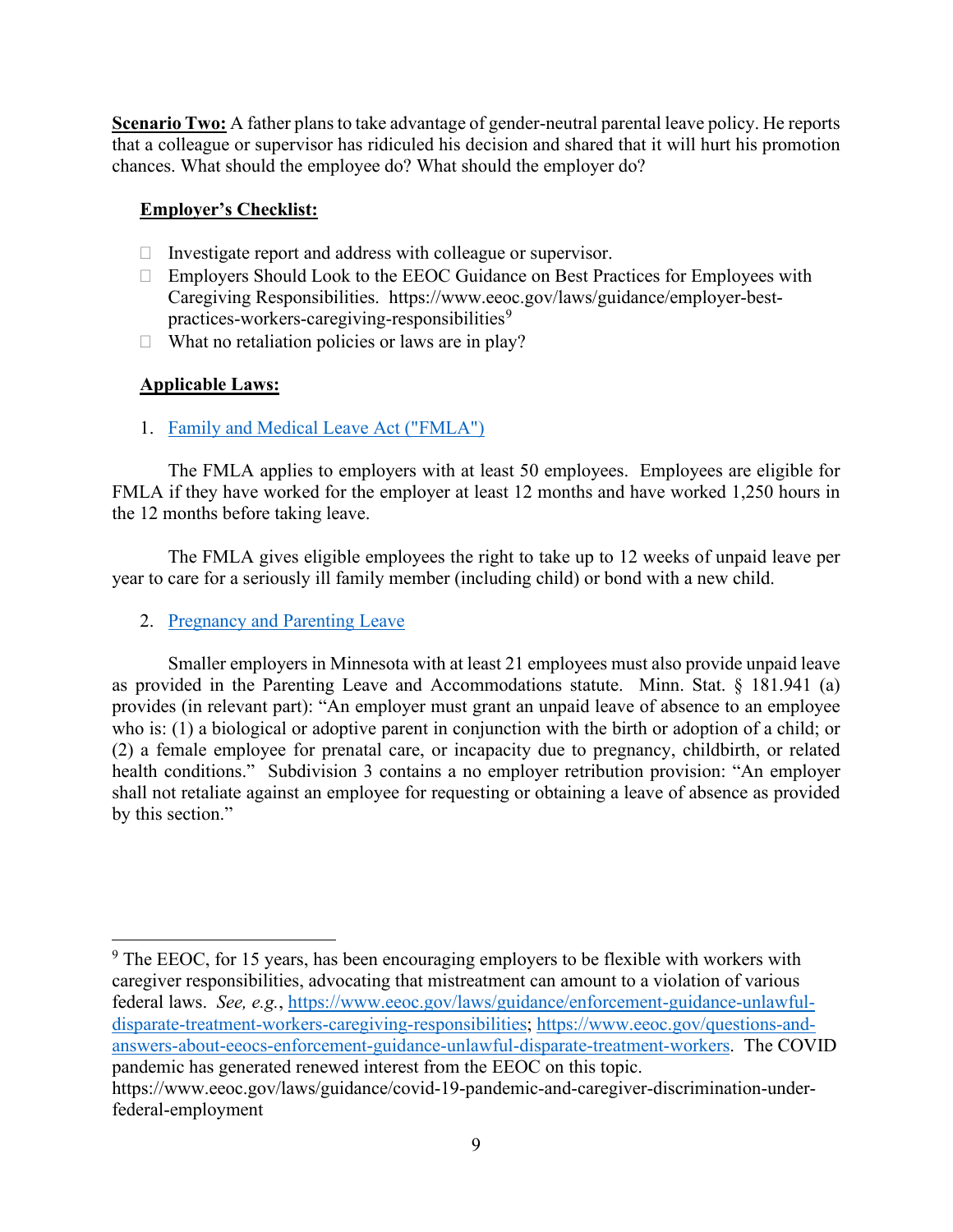#### 3. [Minnesota Human Rights Act –](https://www.revisor.mn.gov/statutes/cite/363A.08) Sex Discrimination

Minn. Stat. § 363A.08, subd. 2, provides (in relevant part)

Except when based on a bona fide occupational qualification, it is an unfair employment practice for an employer, because of . . . sex . . . to:

(1) refuse to hire or to maintain a system of employment which unreasonably excludes a person seeking employment; or

\* \* \*

(3) discriminate against a person with respect to hiring, tenure, compensation, terms, upgrading, conditions, facilities, or privileges of employment.

4. [Minnesota Human Rights Act –](https://www.revisor.mn.gov/statutes/cite/363A.15) Reprisal

Minn. Stat. § 363A.15 provides (in relevant part):

It is an unfair discriminatory practice for any individual who participated in the alleged discrimination as a perpetrator [or] employer . . . to intentionally engage in any reprisal against any person because that person:

(1) opposed a practice forbidden under this chapter or has filed a charge, testified, assisted, or participated in any manner in an investigation, proceeding, or hearing under this chapter; or

(2) associated with a person or group of persons who are disabled or who are of different race, color, creed, religion, sexual orientation, or national origin.

A reprisal includes, but is not limited to, any form of intimidation, retaliation, or harassment. It is a reprisal for an employer to do any of the following with respect to an individual because that individual has engaged in the activities listed in clause (1) or (2): refuse to hire the individual; depart from any customary employment practice; transfer or assign the individual to a lesser position in terms of wages, hours, job classification, job security, or other employment status; or inform another employer that the individual has engaged in the activities listed in clause (1) or (2).

5. [Minnesota Whistleblower Act](https://www.revisor.mn.gov/statutes/cite/181.932)

Minn. Stat. § 181.932, subd. 1 provides (in relevant part):

An employer shall not discharge, discipline, threaten, otherwise discriminate against, or penalize an employee regarding the employee's compensation, terms, conditions, location, or privileges of employment because: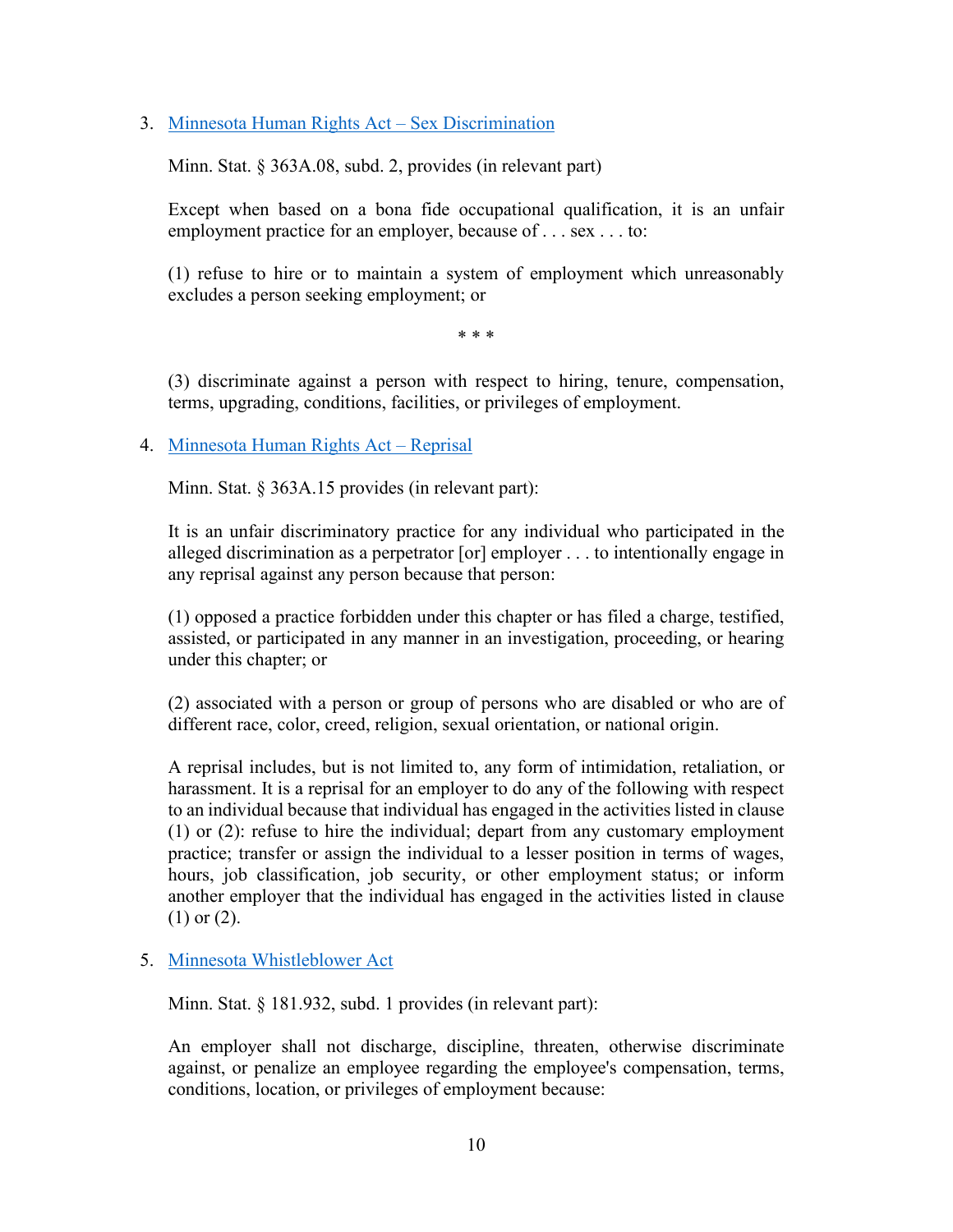(1) the employee, or a person acting on behalf of an employee, in good faith, reports a violation, suspected violation, or planned violation of any federal or state law or common law or rule adopted pursuant to law to an employer or to any governmental body or law enforcement official;

\* \* \*

(3) the employee refuses an employer's order to perform an action that the employee has an objective basis in fact to believe violates any state or federal law or rule or regulation adopted pursuant to law, and the employee informs the employer that the order is being refused for that reason;

- The discrimination laws apply to men as well as women. *See, e.g.*, *Knussman v. Maryland*, 272 F.3d 625, 630 (4<sup>th</sup> Cir. 2001) (rejecting male plaintiff's request for leave to care for his wife and newborn baby, defendant declared that plaintiff would qualify as a primary caregiver only if his wife were "in a coma or dead.") Minnesota law is even stronger on this issue.
- Parents working for the same employer only get a *total* of the maximum leave.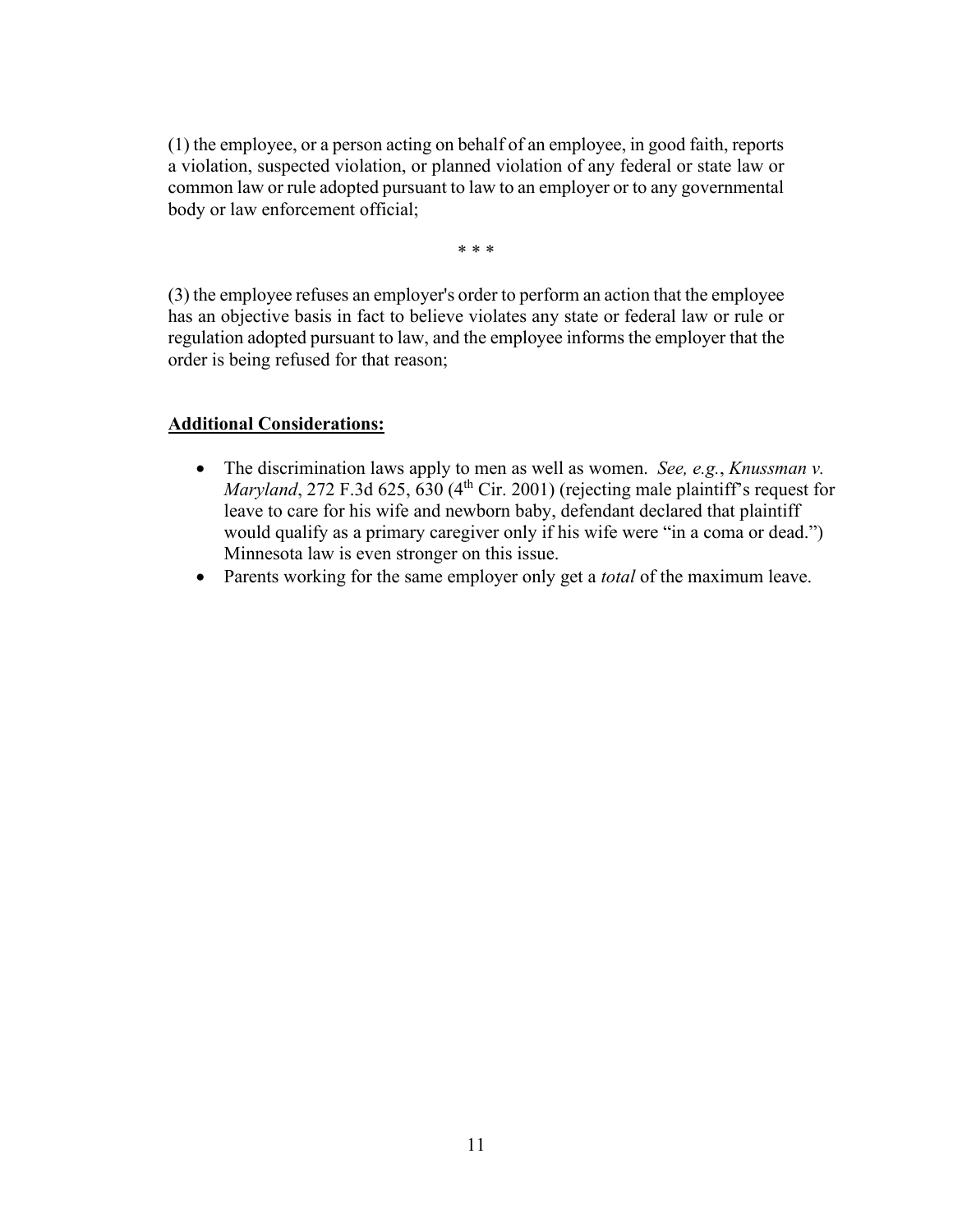**Scenario Three:** After announcing her pregnancy, an expecting mom experiences isolation and a reduction of responsibilities. The woman's manager states that the soon to be mother shouldn't consider a promotion right now because it'd be too much for the new mom. What should an employee do? What should an employer do?

## **Employer's Checklist:**

- Evaluate stereotypes versus performance.
- $\Box$  Educate managers about responsibilities and individual liability.
- $\Box$  What no retaliation policies or laws are at play?

#### **Applicable Laws:**

1. [Minnesota Human Rights Act –](https://www.revisor.mn.gov/statutes/cite/363A.08) Sex Discrimination

Minn. Stat. § 363A.08, subd. 2, provides (in relevant part)

Except when based on a bona fide occupational qualification, it is an unfair employment practice for an employer, because of . . . sex . . . to:

(1) refuse to hire or to maintain a system of employment which unreasonably excludes a person seeking employment; or

\* \* \*

(3) discriminate against a person with respect to hiring, tenure, compensation, terms, upgrading, conditions, facilities, or privileges of employment.

## 2. [Family and Medical Leave Act \("FMLA"\)](https://www.dol.gov/agencies/whd/fmla)

The FMLA applies to employers with at least 50 employees. Employees are eligible for FMLA if they have worked for the employer at least 12 months and have worked 1,250 hours in the 12 months before taking leave.

The FMLA gives eligible employees the right to take up to 12 weeks of unpaid leave per year to care for a seriously ill family member (including child) or bond with a new child.

#### 3. [Pregnancy and Parenting Leave](https://www.revisor.mn.gov/statutes/cite/181.941)

Smaller employers in Minnesota with at least 21 employees must also provide unpaid leave as provided in the Parenting Leave and Accommodations statute. Minn. Stat. § 181.941 (a) provides (in relevant part): "An employer must grant an unpaid leave of absence to an employee who is: (1) a biological or adoptive parent in conjunction with the birth or adoption of a child; or (2) a female employee for prenatal care, or incapacity due to pregnancy, childbirth, or related health conditions." Subdivision 3 contains a no employer retribution provision: "An employer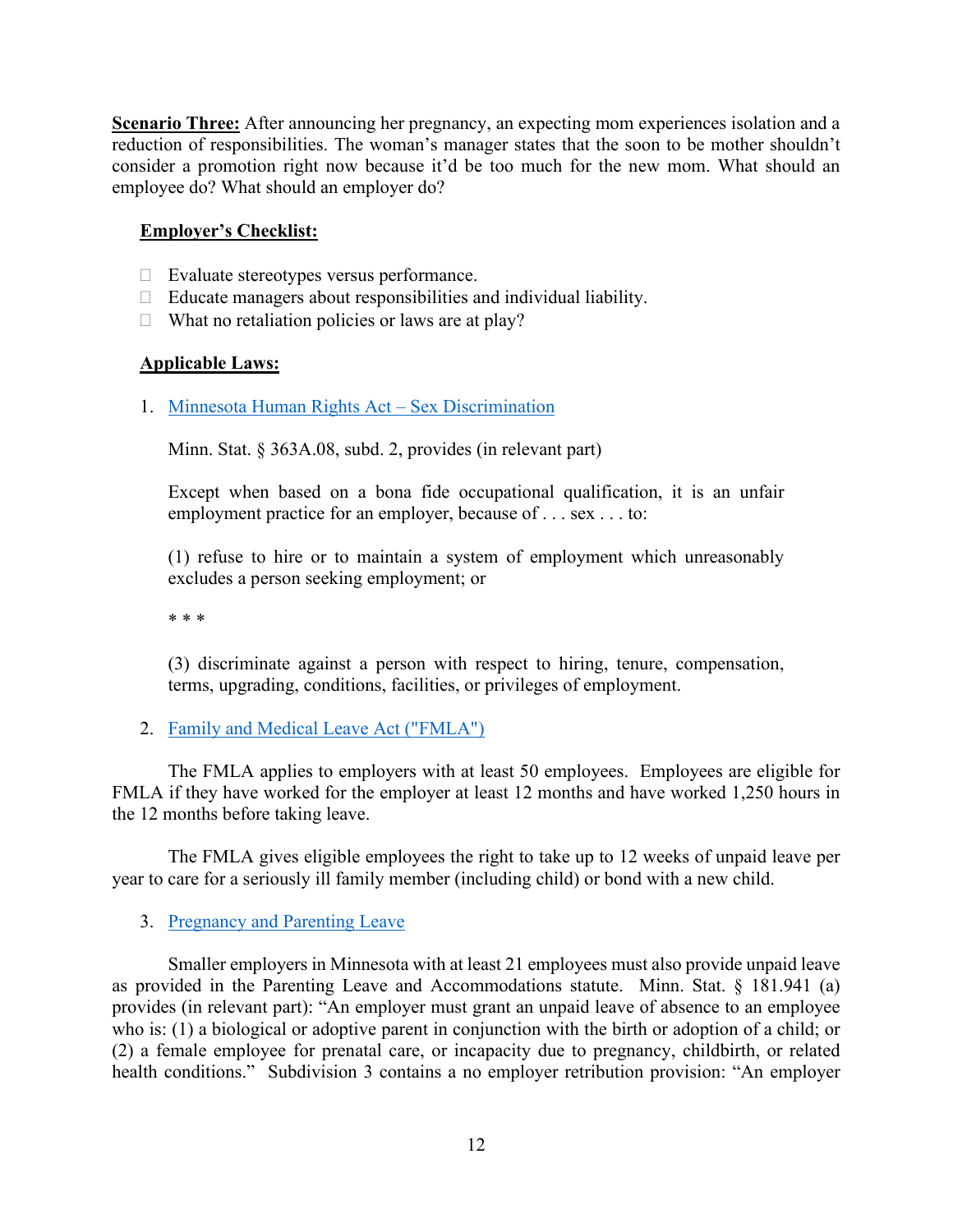shall not retaliate against an employee for requesting or obtaining a leave of absence as provided by this section."

# **Great Resources:**

- [https://www.eeoc.gov/laws/guidance/enforcement-guidance-unlawful-disparate](https://www.eeoc.gov/laws/guidance/enforcement-guidance-unlawful-disparate-treatment-workers-caregiving-responsibilities)[treatment-workers-caregiving-responsibilities;](https://www.eeoc.gov/laws/guidance/enforcement-guidance-unlawful-disparate-treatment-workers-caregiving-responsibilities)
- [https://www.eeoc.gov/questions-and-answers-about-eeocs-enforcement-guidance](https://www.eeoc.gov/questions-and-answers-about-eeocs-enforcement-guidance-unlawful-disparate-treatment-workers)[unlawful-disparate-treatment-workers.](https://www.eeoc.gov/questions-and-answers-about-eeocs-enforcement-guidance-unlawful-disparate-treatment-workers)
- [https://www.eeoc.gov/laws/guidance/employer-best-practices-workers](https://www.eeoc.gov/laws/guidance/employer-best-practices-workers-caregiving-responsibilities)[caregiving-responsibilities](https://www.eeoc.gov/laws/guidance/employer-best-practices-workers-caregiving-responsibilities)

- May also have federal claims, such as claims under the Pregnancy Discrimination Act, Title VII. See, generally, https://www.eeoc.gov/laws/guidance/covid-19 pandemic-and-caregiver-discrimination-under-federal-employment
- Minnesota Human Rights Act also requires employers to accommodate pregnancy the same as it would accommodate a similarly limited person with a disability.
- When it comes to pregnancy accommodations, employers always have to ask themselves, what have they accommodated historically for the most sympathetic health situation for long term employees. Inconsistency = successful employee lawsuits!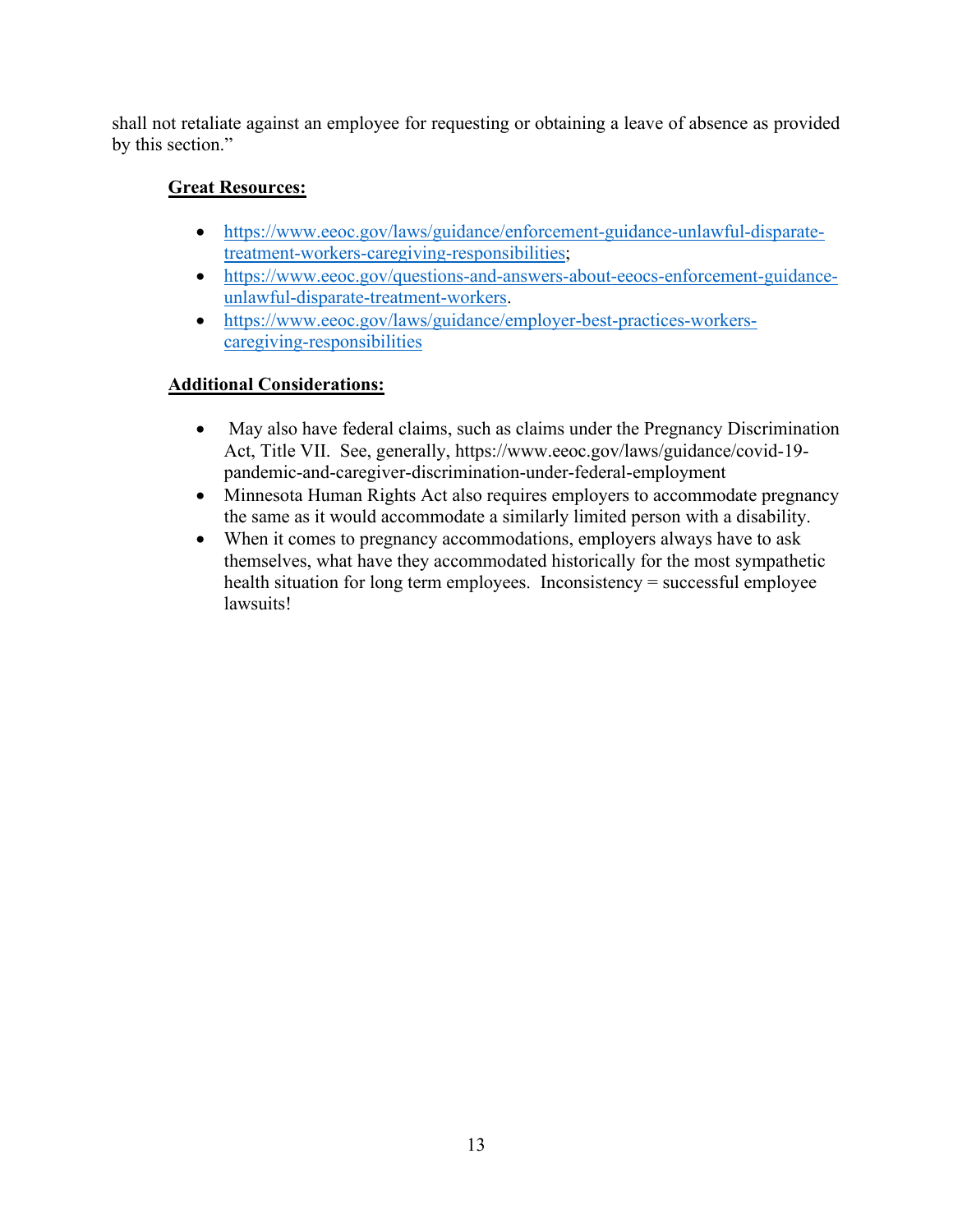**Scenario Four:** A new mom returns to work after having her first child. Her baby typically nurses three times during her work hours. The woman works in a cubicle in a private area of the office. Employer has a nursing mothers' room, but it is located in a different building that would take employee 10-15 minutes to walk to. What should employee do to request accommodations to pump at work? What accommodations should the employer provide?

## **Employer's Checklist:**

- $\Box$  Evaluate spaces available.
- $\Box$  Consider additional nursing mothers' rooms
- $\Box$  Balance business needs versus cost of retrofitting new space to accommodate nursing mom.
- Remember NO RETALIATION

## **Applicable Laws:**

1. [Nursing Mother Laws](https://www.revisor.mn.gov/statutes/cite/181.939)

Minn. Stat. § 181.939, subd. 1, provides (in relevant part):

(a) An employer must provide reasonable break times each day to an employee who needs to express breast milk for her infant child during the twelve months following the birth of the child. The break times must, if possible, run concurrently with any break times already provided to the employee. An employer is not required to provide break times under this section if to do so would unduly disrupt the operations of the employer. An employer shall not reduce an employee's compensation for time used for the purpose of expressing milk.

(b) The employer must make reasonable efforts to provide a room or other location, in close proximity to the work area, other than a bathroom or a toilet stall, that is shielded from view and free from intrusion from coworkers and the public and that includes access to an electrical outlet, where the employee can express milk in privacy. The employer would be held harmless if reasonable effort has been made.

(c) For the purposes of this subdivision, "employer" means a person or entity that employs one or more employees and includes the state and its political subdivisions.

(d) An employer shall not retaliate against an employee for asserting rights or remedies under this subdivision.

2. [Section 7\(r\) of the Fair Labor Standards Act](https://www.dol.gov/agencies/whd/nursing-mothers/law)

Section 7 of the Fair Labor Standards Act of 1938 (29 U.S.C. 207) also provides an employer shall provide "reasonable break time for an employee to express breast milk for her nursing child for 1 year after the child's birth each time such employee has need to express the milk." An employer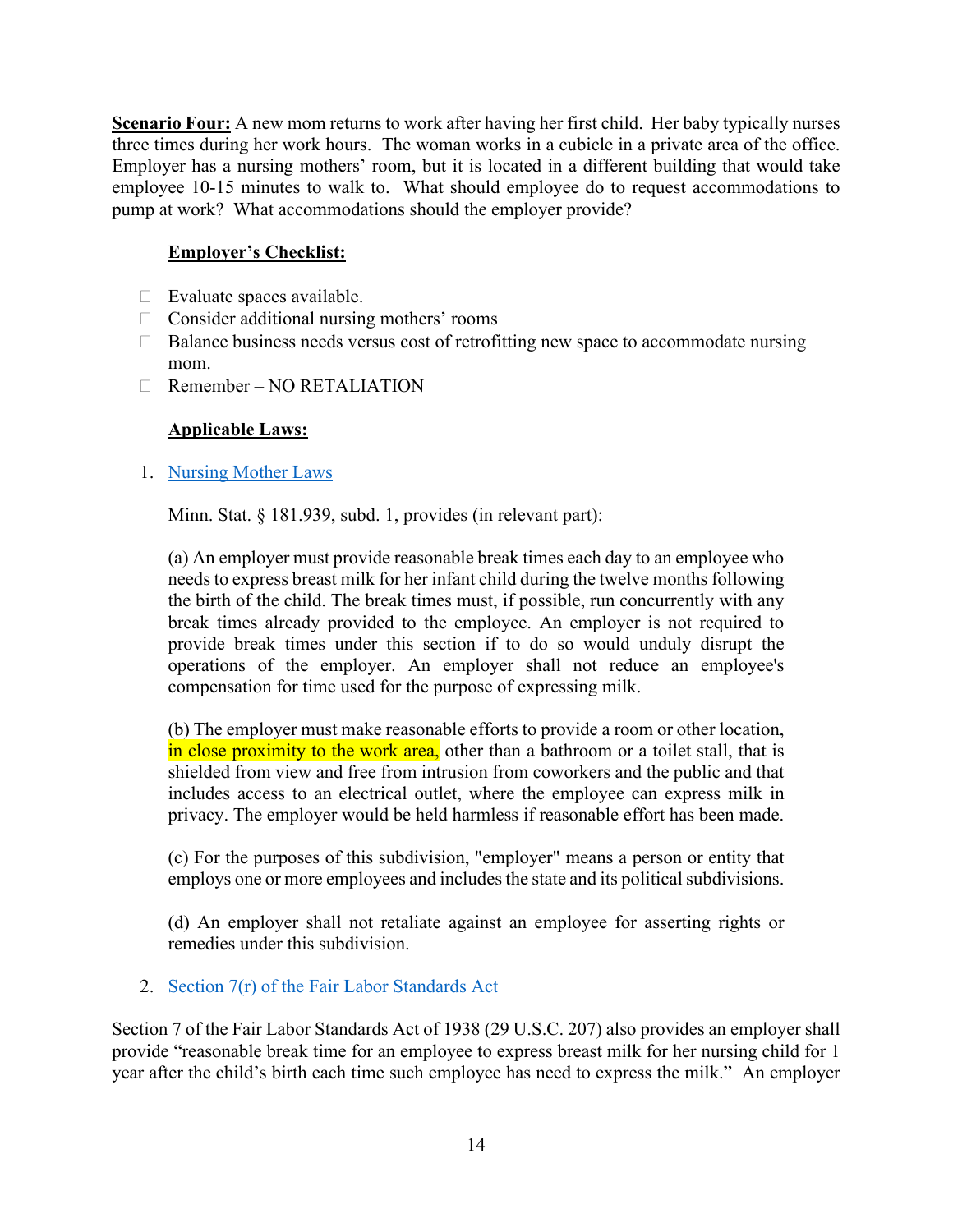must provide "a place, other than a bathroom, that is shielded from view and free from intrusion from coworkers and the public, which may be used by an employee to express breast milk."

Breaks may be unpaid. This provision does not apply to employers that employ less than 50 employees "if such requirements would impose an undue hardship by causing the employer significant difficulty or expense when considered in relation to the size, financial resources, nature, or structure of the employer's business."

- Note the Minnesota law is broader than the federal law.
- Document reasonable efforts to comply with the law.
- There does not appear to be any case law on how "unduly disrupt the operations of the employer" is interpreted pursuant to Minn. Stat.  $\S$  181.939. However, the "unduly disrupt" language appears in other statutes regarding leave. For example, 29 CFR § 553.25 (which applies to employees of state and local governments) provides that "[m]ere inconvenience to the employer" is insufficient to satisfy the "unduly disrupt" standard. Rather, there must be an "unreasonable burden on the [employer's] ability to [run its business]."
- Additional resource information for employees and employers can be found on the Minnesota Department of Labor and Industry website: Pregnant workers and new parents | Minnesota Department of Labor and Industry (mn.gov)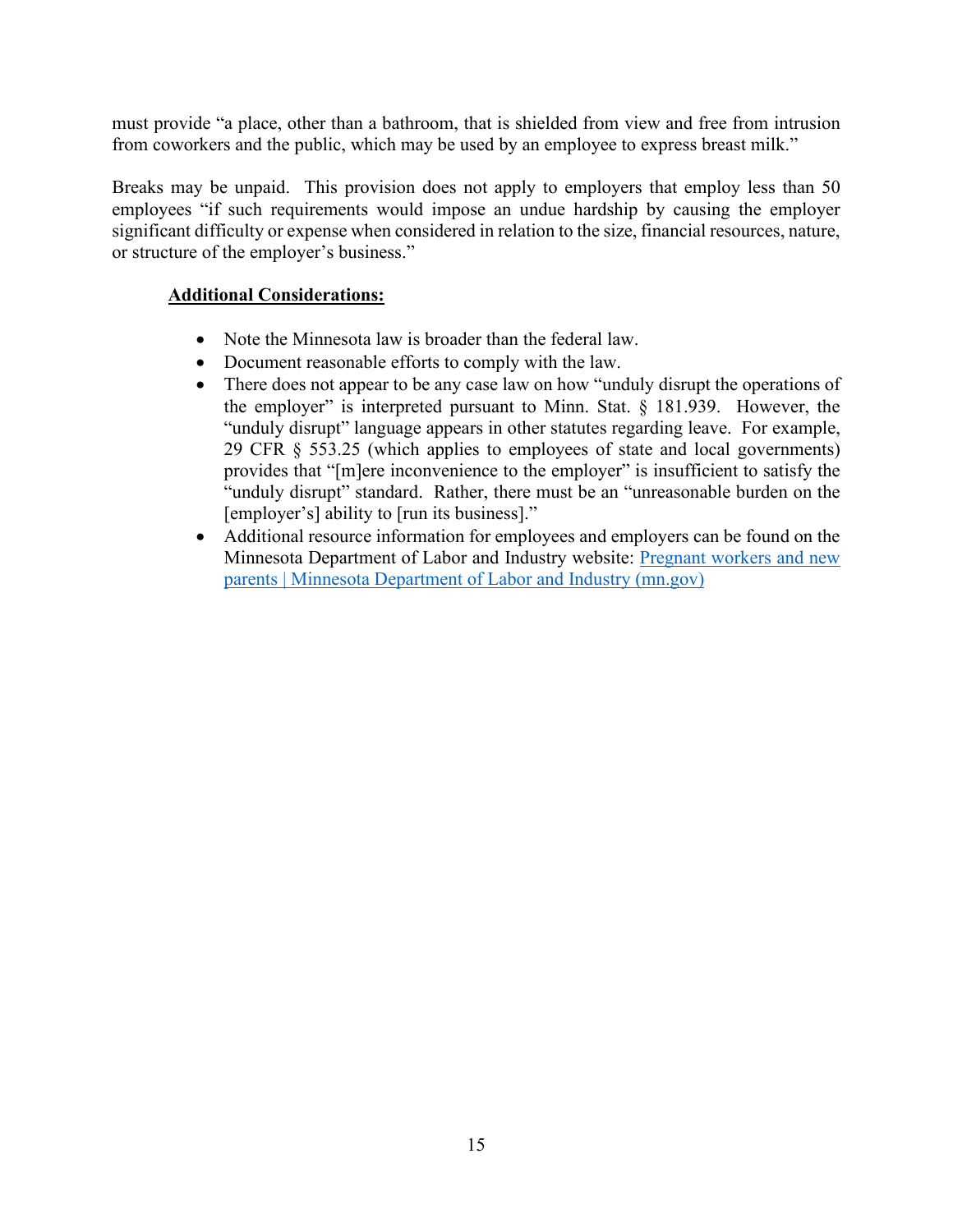**Scenario Five:** Employee with high risk, unvaccinated child requests an accommodation to work from home. What rights does an employee have? What can an employer lawfully do?

#### **Employer's Checklist:**

- $\Box$  Consider historical practice and consistency
- $\Box$  Practical considerations regarding retention and performance
- □ Be aware of the City of Mpls. COVID-19 FAQ's/Guidance

#### **Applicable Laws:**

1. Family and Medical Leave Act ("FMLA")

The FMLA applies to employers with at least 50 employees. Employees are eligible for FMLA if they have worked for the employer at least 12 months and have worked 1,250 hours in the 12 months before taking leave.

The FMLA gives eligible employees the right to take up to 12 weeks of unpaid leave per year to care for a seriously ill family member (including child) or bond with a new child.

2. Minnesota Human Rights Act ("MHRA")

Minn. Stat. § 363A.08, subd. 2 provides (in relevant part):

Except when based on a bona fide occupational qualification, it is an unfair employment practice for an employer, because . . . status with regard to . . . familial status, . . . disability . . . to:

(1) refuse to hire or to maintain a system of employment which unreasonably excludes a person seeking employment; or

(2) discharge an employee; or

(3) discriminate against a person with respect to hiring, tenure, compensation, terms, upgrading, conditions, facilities, or privileges of employment.

#### **Additional Considerations:**

According to the City of Minneapolis COVID Guidance:

An employee's accrued sick and safe time hours are legally protected for their use due to Coronavirus symptoms, testing, infection, or vaccine. Protection extends to the employee and the employee's care of a covered family member. Ordinance protection includes, but is not limited to: •

Coronavirus vaccine or its side effects; • Coronavirus screening; •